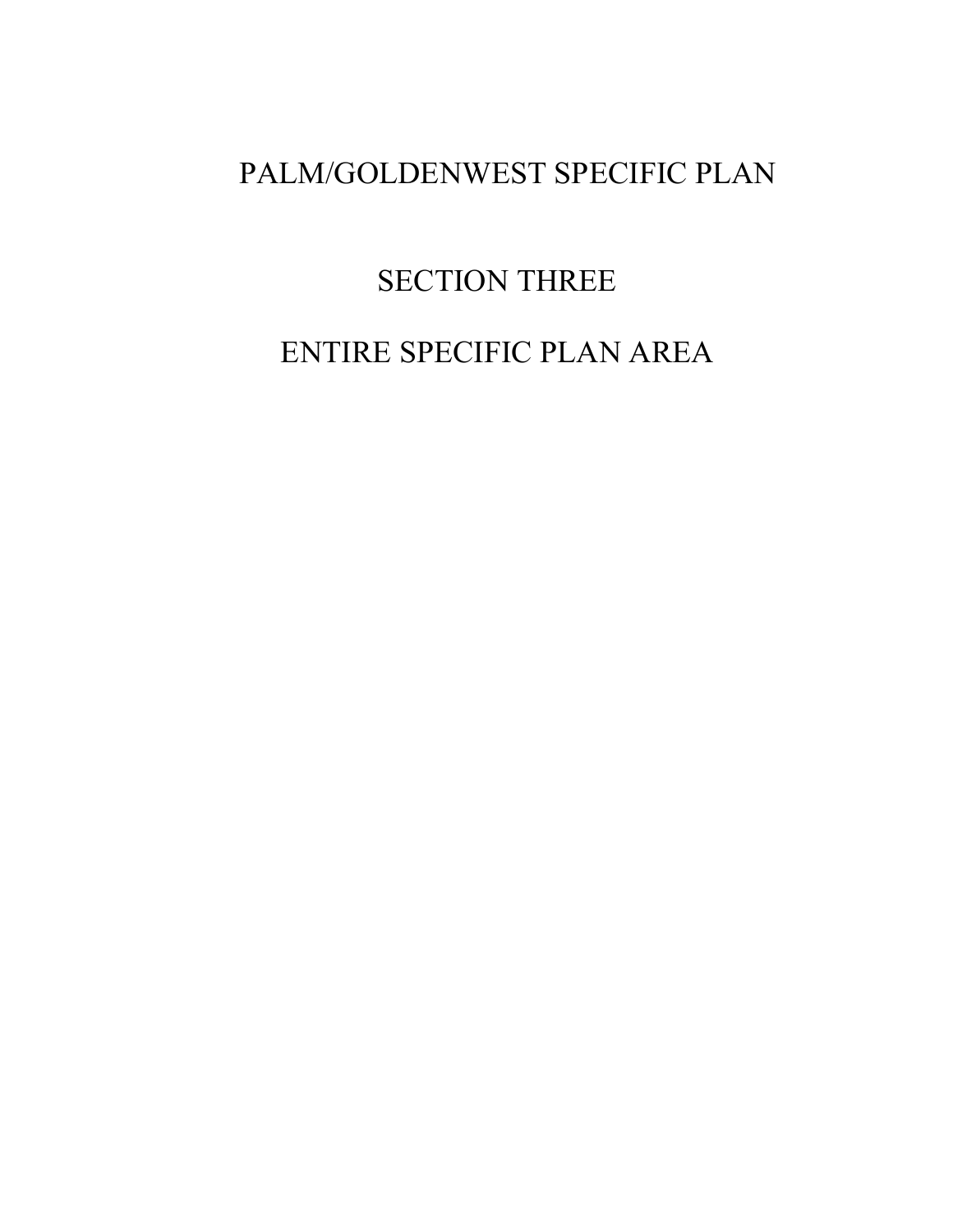## **9 ADMINISTRATION**

The methods and procedures for implementation and administration of the Development Standards, as well as the policies, guidelines and other conditions of this Palm/ Goldenwest Specific Plan for both the PLC and Aera properties, are prescribed as follows:

## **9.1 ENFORCEMENT OF THE SPECIFIC PLAN**

The Specific Plan serves both a planning function and regulatory function. It is the vehicle by which the City of Huntington Beach General Plan/Local Coastal Program and the Conceptual Master Plan are implemented for the Palm and Goldenwest property. In addition, the general administration rules in this Chapter are specified to properly relate the Specific Plan to the provisions within the Huntington Beach Zoning and Subdivision Ordinance. If there is a conflict found between this Specific Plan and the City's Zoning and Subdivision Ordinances, the contents of this Specific Plan shall prevail. Where the Specific Plan is silent, the provisions of the HBZSO shall apply.

Should future economic or development conditions make it desirable to amend this Specific Plan, the procedures described in Section 5.2 shall govern such amendments. This Specific Plan may be amended at any time in the same process by which it was originally adopted.

Enforcement of the provisions of the Specific Plan shall be as follows:

- The Planning Director or Director's designee shall be responsible for interpreting and enforcing the site development standards and design guidelines set forth in the Specific Plan.
- ♦ Any administrative interpretation of the Palm/Goldenwest Specific Plan may be submitted for review by the Planning Commission and shall be subject to appeal to the City Council.

## **9.2 METHODS AND PROCEDURES**

## **9.2.1 Implementation**

The Specific Plan shall be implemented through the processing of site plans in conjunction with Coastal Development Permits, tentative tract maps and tentative parcel maps. The site plans may be prepared concurrently in sufficient detail to determine conformance with the Specific Plan and consistency with the Local Coastal Program, CMP and General Plan.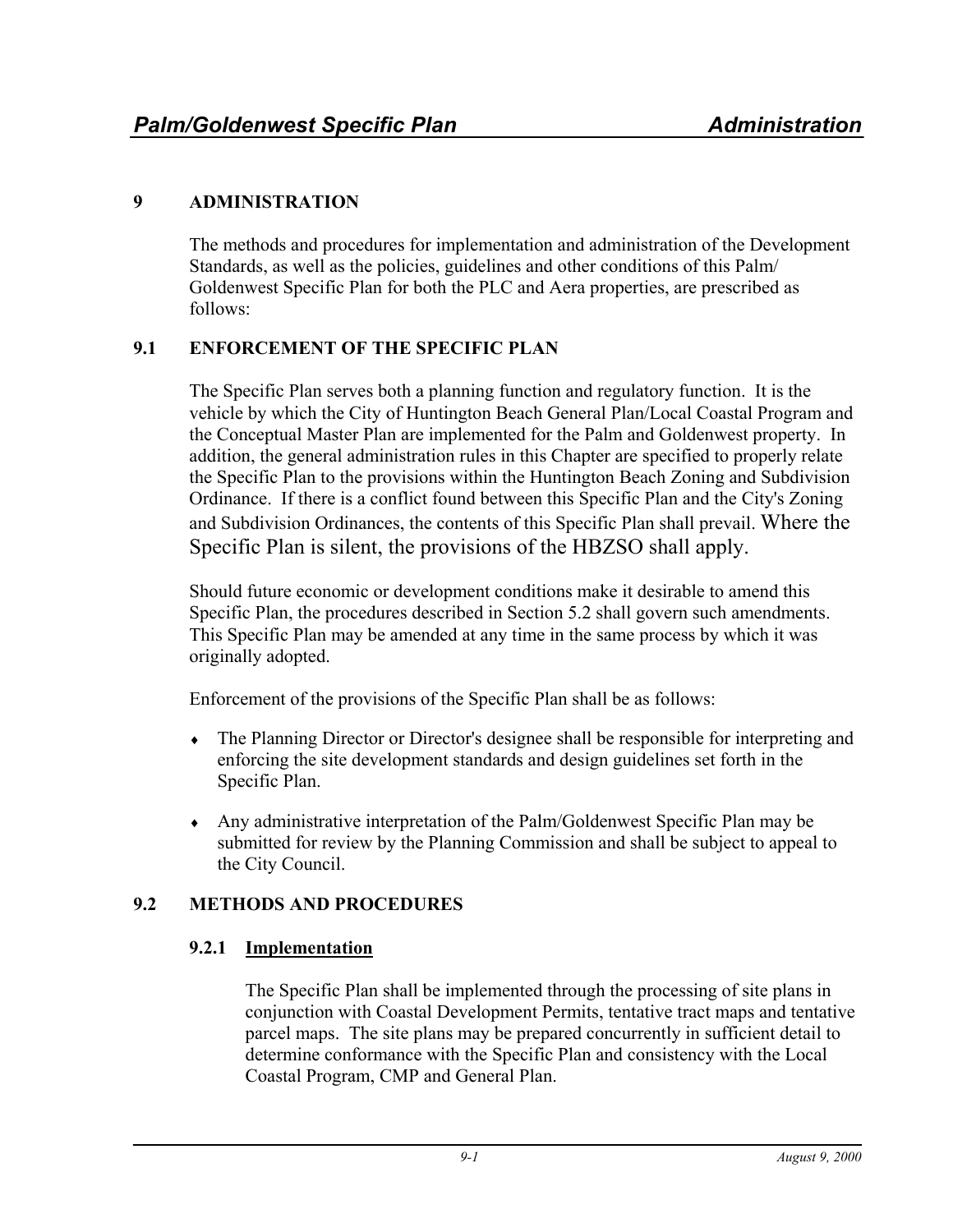## **9.2.2 Coastal Development Permits**

All development projects in the Palm/Goldenwest Specific Plan Area require a Coastal Development Permit pursuant to the provisions of the Huntington Beach Zoning and Subdivision Ordinance.

## **9.2.3 Tentative Tract Maps**

Tentative Tract or Parcel Map(s) shall be in compliance to the provisions and procedures in the Huntington Beach Zoning and Subdivision Ordinance. In addition to any other City permits, Tentative Tract Maps also require a coastal development permit.

#### **9.2.4 Zoning Text Amendments**

A Zoning Text Amendment shall be required for changes to the Development Standards in the Specific Plan.

Zoning Text Amendments shall be processed in accordance with the Huntington Beach Zoning and Subdivision Ordinance. Zoning Text Amendments shall be processed as amendments to the City's Local Coastal Program. Changes to the Zoning text shall not take effect until certified by the Coastal Commission through the LCP amendment process.

## **9.2.5 Dwelling Unit Transfer Procedure**

Dwelling units may be transferred from one Planning Area to another, provided that the Planning Director determines that:

- The average density for the Planning Area to which the units are transferred does not exceed the Maximum Units for that Planning Area shown on Table 2.2-A; and
- The transfer does not increase the maximum number of dwelling units permitted in the Palm/Goldenwest Specific Plan.

## **9.2.6 Planning Area Boundary Adjustment**

The interior Planning Area boundaries may be adjusted up to ten (10) percent of the approved acreage on Exhibit 2.2-1 during the Tentative Map process due to final engineering adjustments.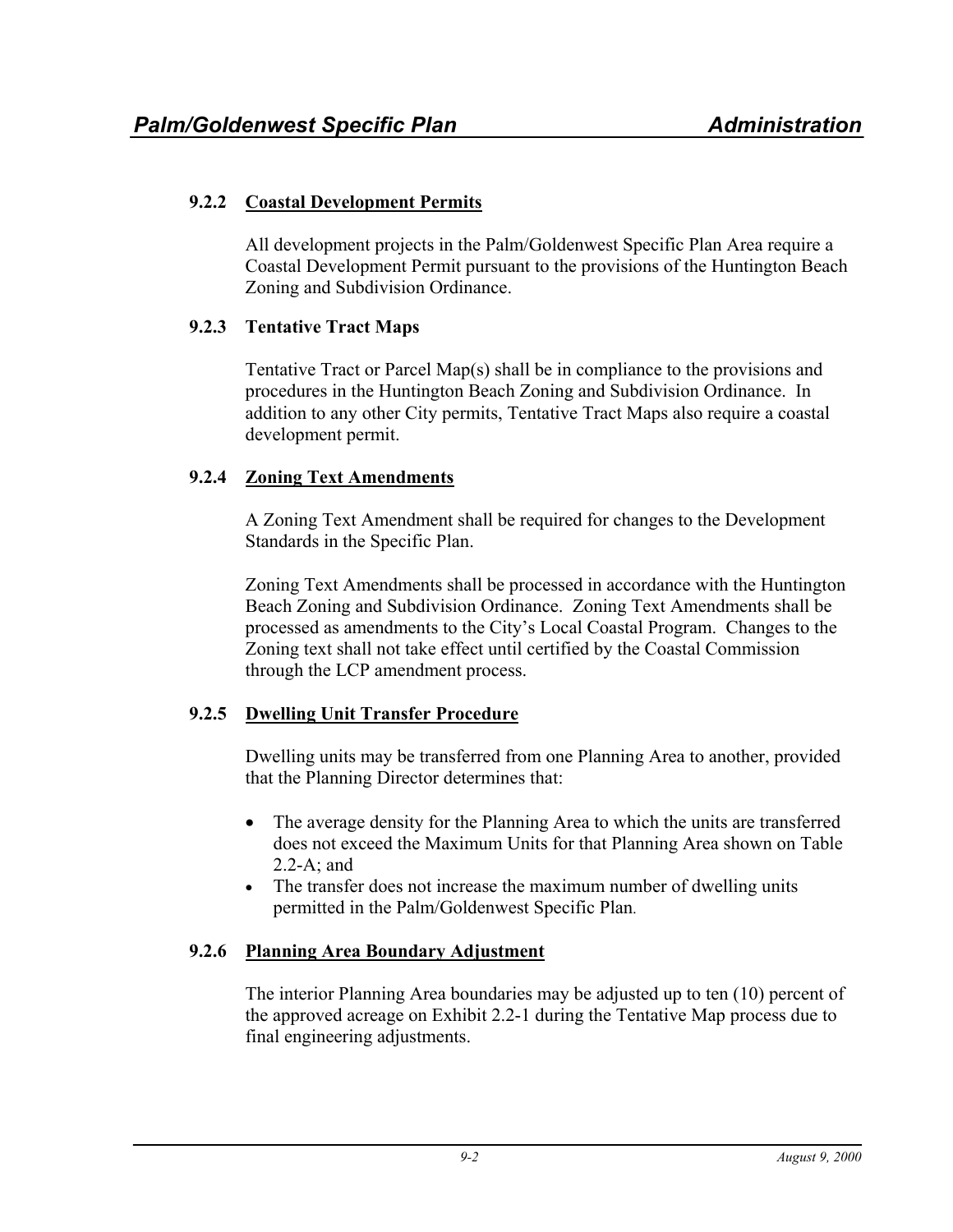## **9.2.7 Allocation And Transfer Of ADTs**

## **ALLOCATION OF ADTS**

At the time of the adoption of this document, the PLC property has an overall intensity total of 5,230 Average Daily Trips (ADT's) assigned to the property. Because the PLC property is limited to 315 residential units, pursuant to this specific plan, there will be unused trip capacity (ADT's). This unused trip capacity may be reallocated to the Aera property at the City's discretion.

At the time of the adoption of this document, the Aera property has an overall intensity of 21,909 ADTs assigned to the property. This trip assignment is equivalent to a maximum of 614,570 square feet of commercial or other comparable uses as determined by a traffic analysis approved by the City.

The four acre site across Seapoint shall be designated as open space and therefore should not be considered within the 21,909 ADT's allocated for the Aera property.

## **TRANSFERS OF ADTS**

The transfer of Average Daily Trips (ADTs) from the PLC property to the Aera property may be permitted. Any transfer will be reviewed and approved concurrent with the tentative map/conditional use/coastal development permit process for the Aera property.

The Planning Director, Planning Commission and/or City Council may determine not to allocate ADTs to those uses or areas that do not generate vehicular trips, such as greenbelts, esplanades or other similar uses or areas, subject to approval through the tentative map and/or conditional use permit process.

## **9.2.8 Hearings**

All Public Hearings held relative to this Specific Plan shall be administered per the applicable provisions of the Huntington Beach Zoning and Subdivision Ordinance.

## **9.2.9 Appeals**

Any decision, determination or requirements may be appealed in accordance with applicable provisions of the Huntington Beach Zoning and Subdivision Ordinance.